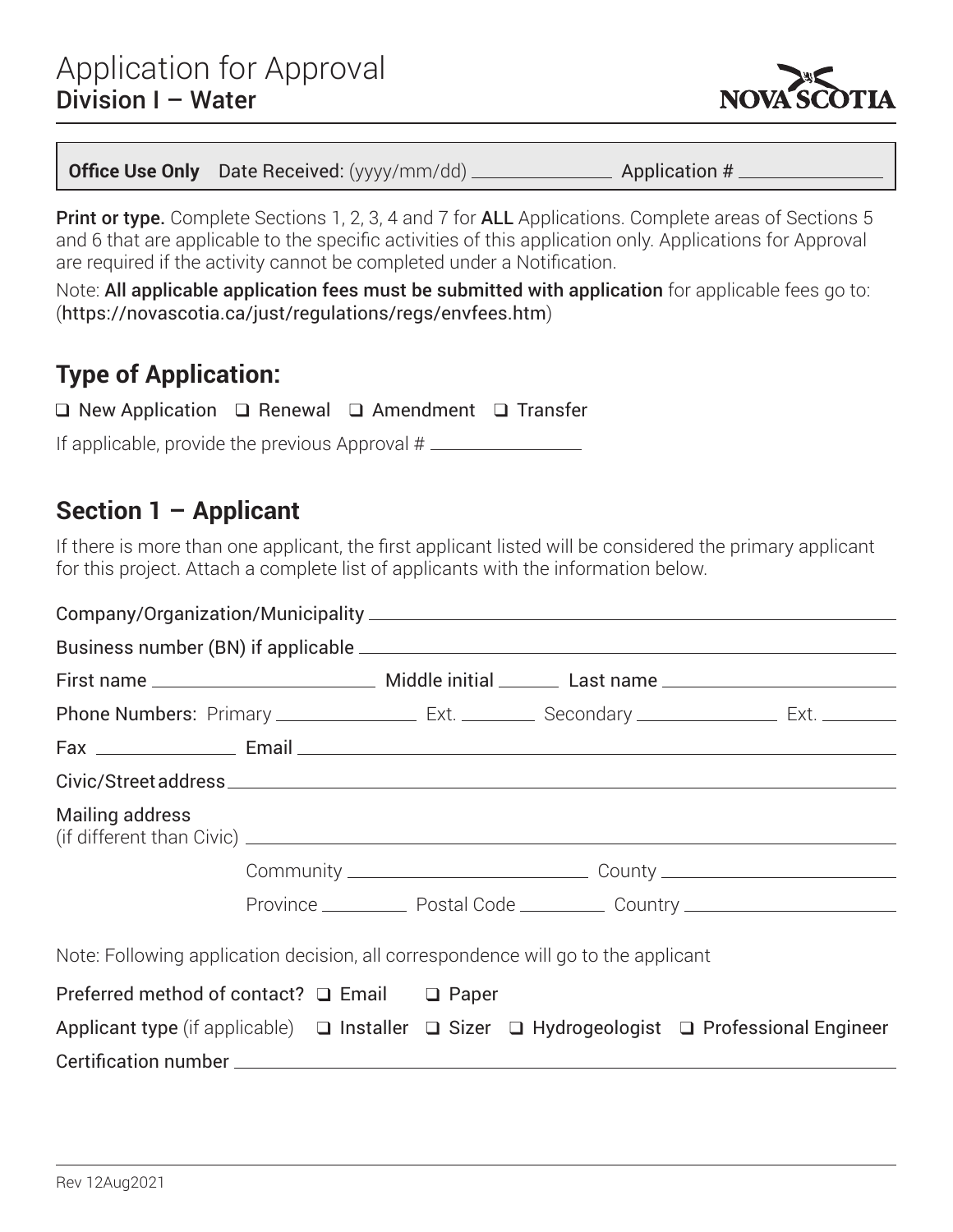

#### **Section 2 – Application Contact**

| Is the Application Contact the same as Section 1 - Applicant? $\Box$ Yes $\Box$ No                                                                                                                                                                            |  |                                                                                                                 |
|---------------------------------------------------------------------------------------------------------------------------------------------------------------------------------------------------------------------------------------------------------------|--|-----------------------------------------------------------------------------------------------------------------|
| with the information below.                                                                                                                                                                                                                                   |  | If yes, please skip to Section 3. If there is more than one contact, attach a complete list of contacts         |
|                                                                                                                                                                                                                                                               |  |                                                                                                                 |
|                                                                                                                                                                                                                                                               |  |                                                                                                                 |
|                                                                                                                                                                                                                                                               |  |                                                                                                                 |
|                                                                                                                                                                                                                                                               |  |                                                                                                                 |
|                                                                                                                                                                                                                                                               |  |                                                                                                                 |
|                                                                                                                                                                                                                                                               |  |                                                                                                                 |
| <b>Mailing address</b><br>(if different than Civic) <u>contained</u> a series of the contact of the contact of the contact of the contact of the contact of the contact of the contact of the contact of the contact of the contact of the contact of the con |  |                                                                                                                 |
|                                                                                                                                                                                                                                                               |  |                                                                                                                 |
|                                                                                                                                                                                                                                                               |  | Province ______________ Postal Code _____________ Country ______________________                                |
| Note: Following application decision, all correspondence will go to the applicant                                                                                                                                                                             |  |                                                                                                                 |
| Preferred method of contact? □ Email □ Paper                                                                                                                                                                                                                  |  |                                                                                                                 |
|                                                                                                                                                                                                                                                               |  | Applicant type (if applicable) $\Box$ Installer $\Box$ Sizer $\Box$ Hydrogeologist $\Box$ Professional Engineer |
|                                                                                                                                                                                                                                                               |  |                                                                                                                 |

#### **Section 3 – Site/Location of Proposed Activities**

Property Identification numbers (PID) are available at the Nova Scotia Land Registry.

1:50,000 Topo Maps (identifying Easting and Northing) are available at Nova Scotia Environment and Climate Change offices.

If more than one Site, Copy this section and attach for each Site.

| covers more than one property, copy and attach the additional information. | For each property associated with this site, fill out the information below. If the activity/facility |
|----------------------------------------------------------------------------|-------------------------------------------------------------------------------------------------------|
|                                                                            |                                                                                                       |
|                                                                            | Community ___________________________________County ____________________________                      |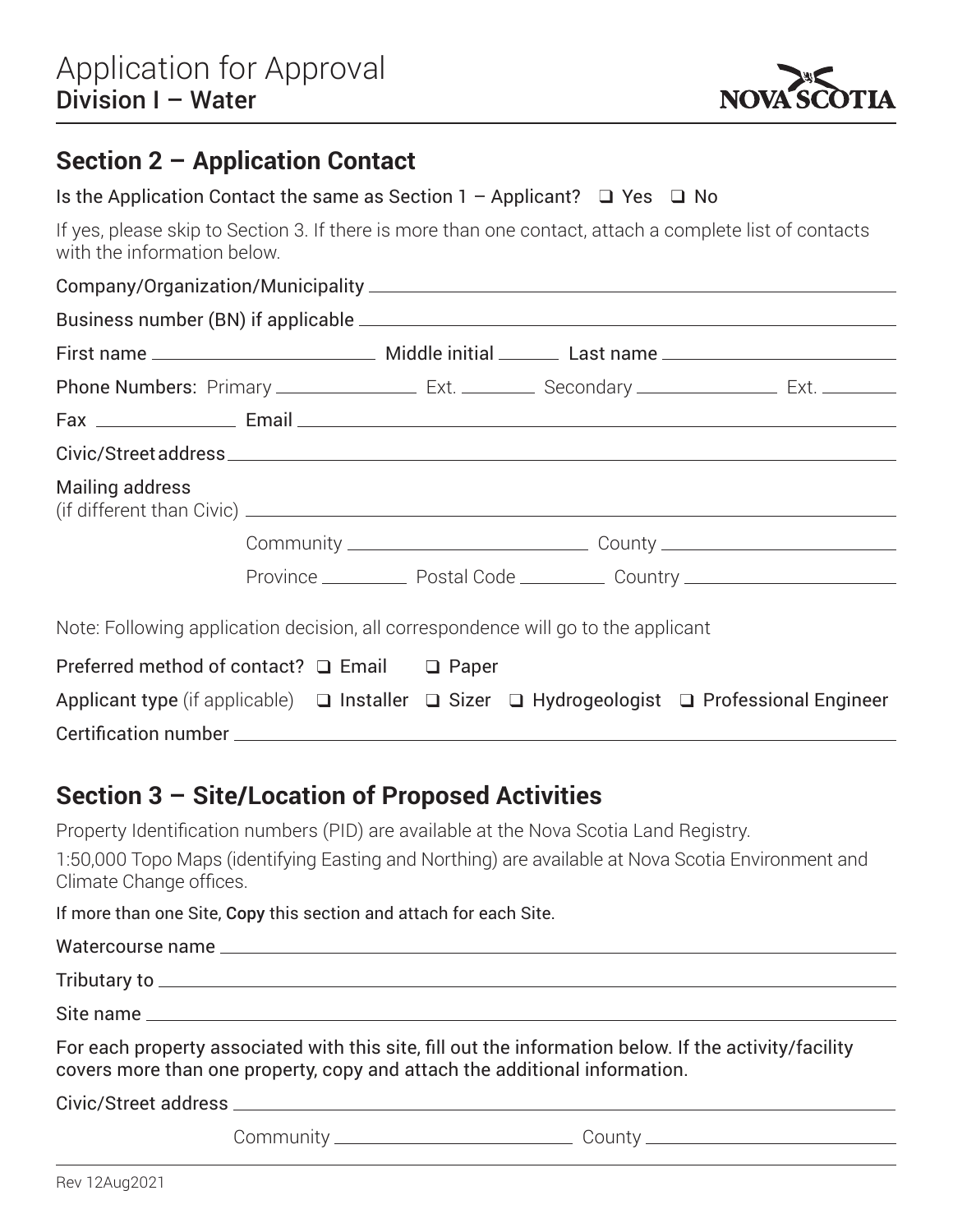

|                       | Property Identification # (PID) ________               |                                                                                                       |                    |
|-----------------------|--------------------------------------------------------|-------------------------------------------------------------------------------------------------------|--------------------|
|                       |                                                        |                                                                                                       |                    |
|                       |                                                        |                                                                                                       | Zone _____________ |
| Information for each. |                                                        | If there are multiple point locations associated with this activity, provide the Easting and Northing |                    |
|                       | Additional directions to site (if applicable) ________ |                                                                                                       |                    |

### **Section 4 – Activity**

Proposed Activities-Check  $(v)$  all that apply.

| <b>Activity</b>                        |                       | Complete<br><b>Sections</b> | <b>Activity</b>                                | Complete<br><b>Sections</b> |
|----------------------------------------|-----------------------|-----------------------------|------------------------------------------------|-----------------------------|
| $\Box$ Boat launch                     |                       | 5A, 6A                      | $\Box$ Removal of beaverdam                    | 5G, 6A                      |
| $\Box$ Bridge/open bottom structure    |                       | 5B, 6A                      | $\Box$ Removal of material                     | 5D, 6A, 6D                  |
| $\Box$ Culvert/closed bottom structure |                       | 5C, 6A                      | $\Box$ Storage of water                        | 5H, 6A, 6B                  |
| $\Box$ Dam                             |                       | 5A, 6A                      | $\Box$ Water intake/dry hydrant                | 51, 6A                      |
| $\Box$ Dredging                        |                       | 5D, 6A                      | $\Box$ Watercourse diversion                   | 5D, 6A                      |
| $\Box$ Erosion protection              |                       | 5E, 6A                      | $\Box$ Water withdrawal                        | 5J, 6A, 6C                  |
| $\Box$ Instream structure              |                       | 5E, 6A                      | $\Box$ Wharf                                   | 5A, 6A                      |
| $\Box$ Pipeline or other utility       |                       | 5F, 6A                      | $\Box$ Work to improve fish habitat            | 5K, 6A                      |
| <b>Other Alteration</b>                | $\Box$ Yes            | $\Box$ No                   | If yes, complete Section 5L.                   |                             |
| Variance requested?                    | $\Box$ Yes* $\Box$ No |                             | *If yes, fill out a request for variance form. |                             |
| Is this a Pilot Activity?              | $\Box$ Yes            | $\Box$ No                   |                                                |                             |

### **Section 5 – Activity Details**

| <b>5A</b> | All of the following information must be provided for <b>Boat Launch, Dam, and Wharf</b> in a<br>watercourse or the application will not be accepted. |
|-----------|-------------------------------------------------------------------------------------------------------------------------------------------------------|
|           |                                                                                                                                                       |
|           | End Date of Construction (yyyy/mm/dd) ________                                                                                                        |
|           |                                                                                                                                                       |
|           | Is this a new construction? $\Box$ Yes $\Box$ No                                                                                                      |
|           | Type of Modification: $\Box$ Expansion $\Box$ Reduction $\Box$ Removal $\Box$ Replacement                                                             |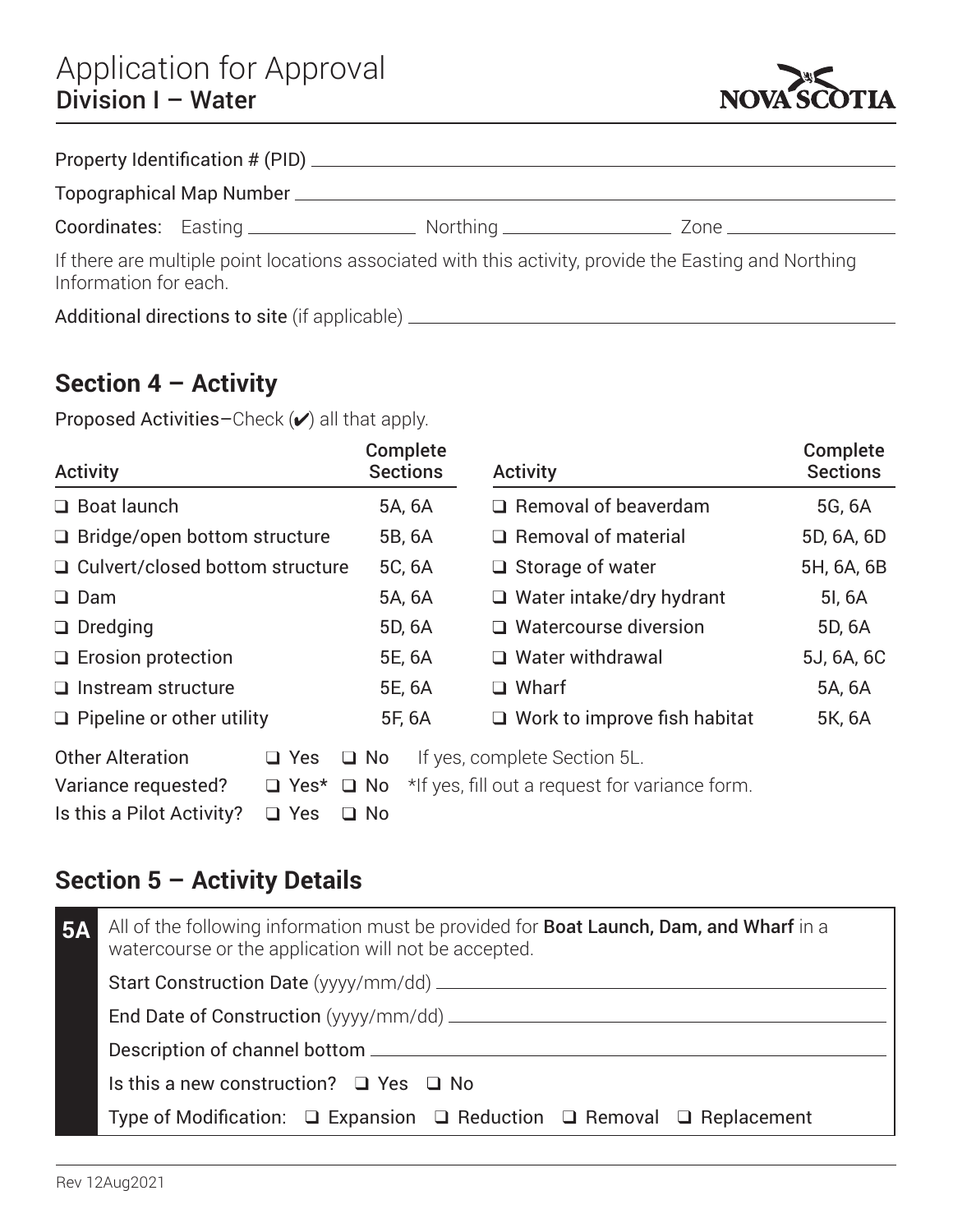

| <b>5B</b> | All of the following information must be provided for <b>Bridge or Open Bottom Structure</b> in a<br>watercourse or the application will not be accepted. |
|-----------|-----------------------------------------------------------------------------------------------------------------------------------------------------------|
|           |                                                                                                                                                           |
|           |                                                                                                                                                           |
|           |                                                                                                                                                           |
|           | Watercourse slope % __________________________Watercourse Velocity (m/s) __________________________                                                       |
|           | Channel width (m) ______________________________Channel depth (m) __________________________________                                                      |
|           |                                                                                                                                                           |
|           | Watercourse Assessed by a Qualified Person? □ Yes □ No                                                                                                    |
|           | Is the Watercourse Fish Habitat? □ Yes □ No                                                                                                               |
|           | Is this a new construction? $\Box$ Yes $\Box$ No                                                                                                          |
|           | Type of Modification: $\Box$ Expansion $\Box$ Reduction $\Box$ Removal $\Box$ Replacement                                                                 |
|           |                                                                                                                                                           |
|           | Crossing Type: □ Bridge/Concrete Span or □ Pipe Arch/Open Bottom Structure                                                                                |
|           | Bridge Piles? $\Box$ Yes $\Box$ No                                                                                                                        |
| <b>5C</b> | All of the following information must be provided for Culvert/Closed Bottom Structure in a                                                                |
|           | watercourse or the application will not be accepted.                                                                                                      |
|           |                                                                                                                                                           |
|           |                                                                                                                                                           |
|           |                                                                                                                                                           |
|           |                                                                                                                                                           |
|           |                                                                                                                                                           |
|           |                                                                                                                                                           |
|           | Watercourse Assessed by a Qualified Person? $\Box$ Yes $\Box$ No                                                                                          |
|           | Is the Watercourse Fish Habitat? □ Yes □ No                                                                                                               |
|           | Is this a new construction? $\Box$ Yes $\Box$ No                                                                                                          |
|           | Type of Modification: $\Box$ Expansion $\Box$ Reduction $\Box$ Removal $\Box$ Replacement                                                                 |
|           | Length (meters) _____________________                                                                                                                     |
|           | Crossing Type: $\Box$ Culvert with fish passage or $\Box$ Culvert without fish passage                                                                    |
|           |                                                                                                                                                           |
|           | Width of Dissipation Pool (m) _____________________                                                                                                       |
|           |                                                                                                                                                           |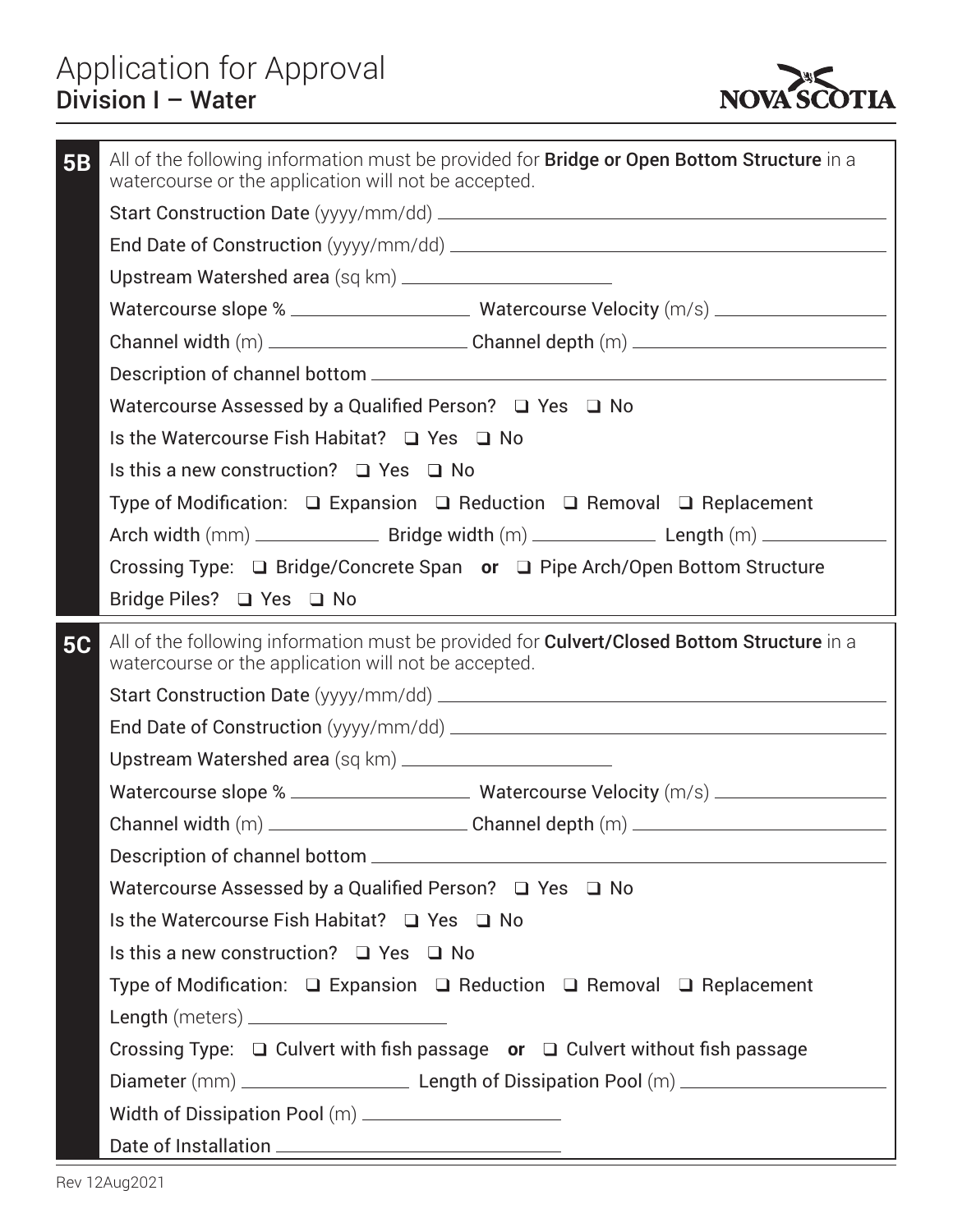

| <b>5D</b> | All of the following information must be provided for Dredging, Removal of Material, and<br><b>Watercourse Diversion</b> in a watercourse or the application will not be accepted. |
|-----------|------------------------------------------------------------------------------------------------------------------------------------------------------------------------------------|
|           |                                                                                                                                                                                    |
|           |                                                                                                                                                                                    |
|           |                                                                                                                                                                                    |
|           | Watercourse Assessed by a Qualified Person? □ Yes □ No                                                                                                                             |
|           | Is the Watercourse Fish Habitat? □ Yes □ No                                                                                                                                        |
| <b>5E</b> | All of the following information must be provided for Erosion Protection, and Instream<br><b>Structure</b> in a watercourse or the application will not be accepted.               |
|           |                                                                                                                                                                                    |
|           |                                                                                                                                                                                    |
|           |                                                                                                                                                                                    |
|           | Watercourse Assessed by a Qualified Person? □ Yes □ No                                                                                                                             |
|           | Is the Watercourse Fish Habitat? $\Box$ Yes $\Box$ No                                                                                                                              |
|           | Is this a new construction? $\Box$ Yes $\Box$ No                                                                                                                                   |
|           | Type of Modification: $\Box$ Expansion $\Box$ Reduction $\Box$ Removal $\Box$ Replacement                                                                                          |
| 5F        | All of the following information must be provided for <b>Pipeline or Other Utility</b> in a watercourse<br>or the application will not be accepted.                                |
|           |                                                                                                                                                                                    |
|           |                                                                                                                                                                                    |
|           |                                                                                                                                                                                    |
|           | Watercourse Assessed by a Qualified Person? $\Box$ Yes $\Box$ No                                                                                                                   |
|           | Is the Watercourse Fish Habitat? $\Box$ Yes $\Box$ No                                                                                                                              |
|           | Is this a new construction? $\Box$ Yes $\Box$ No                                                                                                                                   |
|           | Type of Modification: $\Box$ Expansion $\Box$ Reduction $\Box$ Removal $\Box$ Replacement                                                                                          |
| <b>5G</b> | All of the following information must be provided for <b>Removal of Beaverdam</b> in a watercourse<br>or the application will not be accepted.                                     |
|           |                                                                                                                                                                                    |
|           |                                                                                                                                                                                    |
|           |                                                                                                                                                                                    |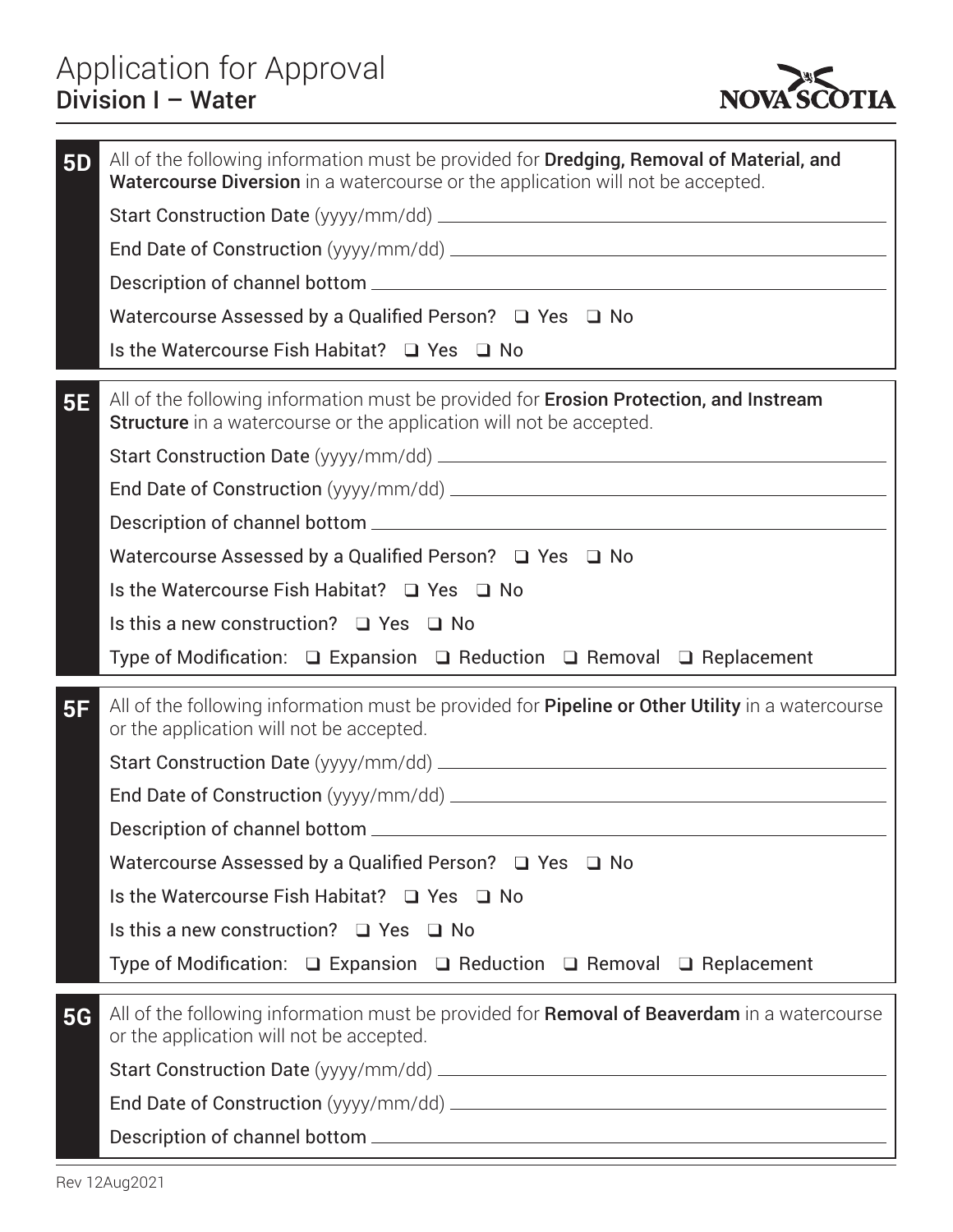

| 5H             | All of the following information must be provided for <b>Storage of Water</b> in a watercourse or the<br>application will not be accepted.         |
|----------------|----------------------------------------------------------------------------------------------------------------------------------------------------|
|                |                                                                                                                                                    |
|                |                                                                                                                                                    |
|                |                                                                                                                                                    |
|                |                                                                                                                                                    |
|                | Method of Storage: $\Box$ Dam $\Box$ Offline Pond $\Box$ Reservoir $\Box$ Tank $\Box$ Other                                                        |
|                |                                                                                                                                                    |
|                | Source of Withdrawal: □ Groundwater □ Surface Water                                                                                                |
|                | Usage Type: Municipal: $\Box$ Yes $\Box$ No                                                                                                        |
|                |                                                                                                                                                    |
| 5 <sub>l</sub> | All of the following information must be provided for <b>Water Intake/Dry Hydrant</b> in a<br>watercourse or the application will not be accepted. |
|                |                                                                                                                                                    |
|                |                                                                                                                                                    |
|                |                                                                                                                                                    |
|                | Watercourse Assessed by a Qualified Person? $\Box$ Yes $\Box$ No                                                                                   |
|                | Is the Watercourse Fish Habitat? $\Box$ Yes $\Box$ No                                                                                              |
|                | Is this a new construction? $\Box$ Yes $\Box$ No                                                                                                   |
|                | Type of Modification: $\Box$ Expansion $\Box$ Reduction $\Box$ Removal $\Box$ Replacement                                                          |
|                |                                                                                                                                                    |
|                |                                                                                                                                                    |
| 5J             | All of the following information must be provided for <b>Water Withdrawal</b> in a watercourse or the<br>application will not be accepted.         |
|                |                                                                                                                                                    |
|                |                                                                                                                                                    |
|                |                                                                                                                                                    |
|                | Source of Withdrawal: □ Groundwater □ Surface Water                                                                                                |
|                | Watercourse Assessed by a Qualified Person? $\Box$ Yes $\Box$ No                                                                                   |
|                | Is the Watercourse Fish Habitat? $\Box$ Yes $\Box$ No                                                                                              |
|                |                                                                                                                                                    |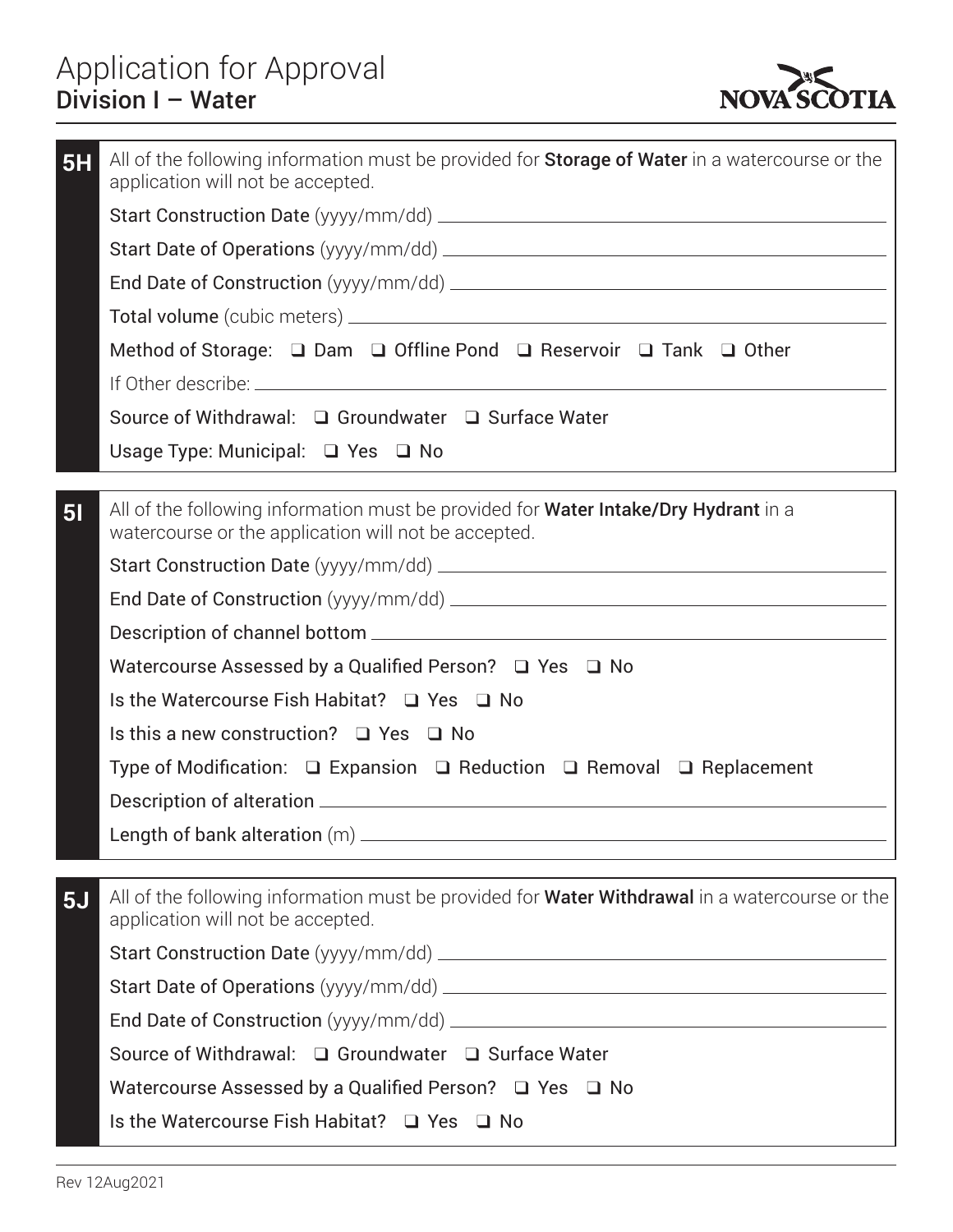

|    | Usage type: $\Box$ Agriculture $\Box$ Industry $\Box$ Aquaculture $\Box$ Municipal                                                              |
|----|-------------------------------------------------------------------------------------------------------------------------------------------------|
|    | $\Box$ Public Drinking Water Supply $\Box$ Bottled Water $\Box$ Hydroelectric                                                                   |
|    | $\Box$ Recreational $\Box$ Domestic $\Box$ Other                                                                                                |
|    |                                                                                                                                                 |
|    |                                                                                                                                                 |
|    |                                                                                                                                                 |
| 5K | All of the following information must be provided for Work to Improve Fish Habitat in a<br>watercourse or the application will not be accepted. |
|    |                                                                                                                                                 |
|    |                                                                                                                                                 |
|    |                                                                                                                                                 |
|    |                                                                                                                                                 |
|    |                                                                                                                                                 |
|    |                                                                                                                                                 |
| 5L | All of the following information must be provided for <b>Other Alteration</b> in a watercourse or the<br>application will not be accepted.      |
|    |                                                                                                                                                 |
|    |                                                                                                                                                 |
|    |                                                                                                                                                 |
|    |                                                                                                                                                 |
|    | Watercourse Assessed by a Qualified Person? $\Box$ Yes $\Box$ No                                                                                |
|    | Is the Watercourse Fish Habitat? □ Yes □ No                                                                                                     |
|    | Is this a new construction? $\Box$ Yes $\Box$ No                                                                                                |
|    | Type of Modification: $\Box$ Expansion $\Box$ Reduction $\Box$ Removal $\Box$ Replacement                                                       |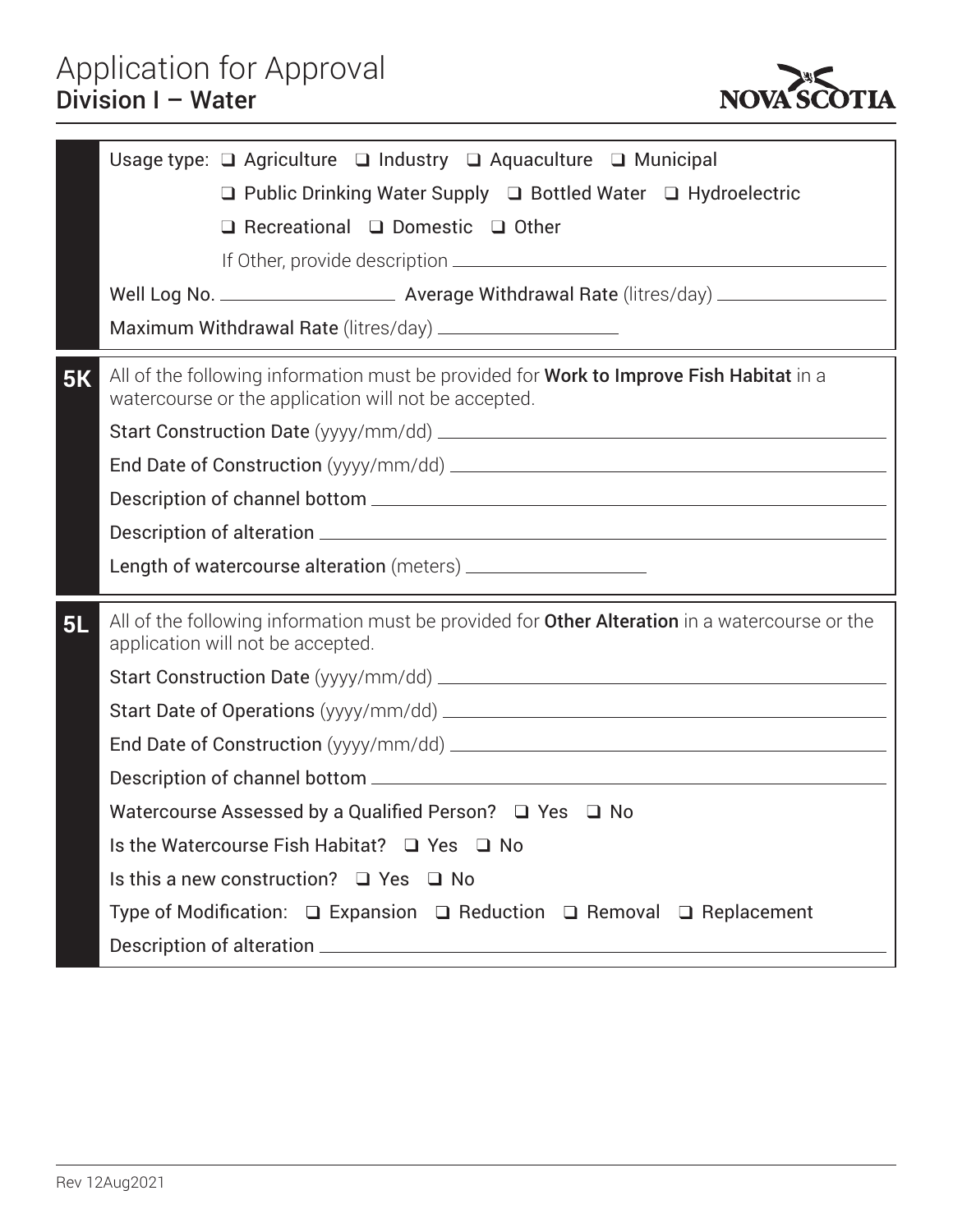

#### **Section 6 – Supporting Documentation**

All supporting documentation is to be submitted in accordance with the "Approvals Procedures Regulations." If applicable, the following documents must be submitted with this Application. However, additional information may be requested.

Note: A legend must be supplied for all mapping describing symbols used, scale and north orientation.

|    | <b>Submitted</b>                             | <b>Description</b>                                                      | <b>Waiver</b><br><b>Requested</b> | <b>Reason for Waiver</b>                                                                                                                                                                                                      |
|----|----------------------------------------------|-------------------------------------------------------------------------|-----------------------------------|-------------------------------------------------------------------------------------------------------------------------------------------------------------------------------------------------------------------------------|
| 6A | Attach for all applicable Water Applications |                                                                         |                                   |                                                                                                                                                                                                                               |
|    | $\Box$                                       | Proof of Ownership/Agreement/<br><b>Legal right to conduct Activity</b> | $\Box$                            |                                                                                                                                                                                                                               |
|    | ❏                                            | Site Plan or Survey                                                     | $\Box$                            |                                                                                                                                                                                                                               |
|    | $\Box$                                       | <b>Detailed Plans/Specifications</b>                                    | $\Box$                            |                                                                                                                                                                                                                               |
|    | ❏                                            | <b>Substance Descriptions and Controls</b>                              | $\Box$                            |                                                                                                                                                                                                                               |
|    | ❏                                            | <b>Description of Adverse Effect</b>                                    | ப                                 |                                                                                                                                                                                                                               |
|    | $\Box$                                       | Info Required under Checklists/<br>Guidelines/Standards/Policies        | $\Box$                            |                                                                                                                                                                                                                               |
|    |                                              |                                                                         |                                   |                                                                                                                                                                                                                               |
| 6B |                                              | Attach only for Storage of Water                                        |                                   |                                                                                                                                                                                                                               |
|    | ❏                                            | <b>Environmental Assessment Study</b>                                   | ப                                 | <u> 1989 - Johann Stein, marwolaethau a bhann an t-Amhair ann an t-Amhair an t-Amhair an t-Amhair an t-Amhair an</u>                                                                                                          |
|    | $\Box$                                       | <b>Rehabilitation Plan</b>                                              | □                                 |                                                                                                                                                                                                                               |
|    | $\Box$                                       | <b>Contingency Plan</b>                                                 | $\Box$                            |                                                                                                                                                                                                                               |
|    | ப                                            | Details of Site Suitability and Sensitivity                             | $\Box$                            |                                                                                                                                                                                                                               |
|    | $\Box$                                       | <b>Detailed Description of Activity</b>                                 | $\Box$                            |                                                                                                                                                                                                                               |
|    | $\Box$                                       | <b>Public Consultation Description</b>                                  | ப                                 |                                                                                                                                                                                                                               |
|    |                                              |                                                                         |                                   |                                                                                                                                                                                                                               |
| 6C |                                              | Attach only for Water Withdrawal                                        |                                   |                                                                                                                                                                                                                               |
|    | $\Box$                                       | <b>Contingency Plan</b>                                                 | $\Box$                            | the control of the control of the control of the control of the control of the control of the control of the control of the control of the control of the control of the control of the control of the control of the control |
|    | ப                                            | <b>Explanation of Substances Released</b>                               | $\Box$                            |                                                                                                                                                                                                                               |
|    | $\Box$                                       | <b>Details of Site Suitability and Sensitivity</b>                      | $\Box$                            |                                                                                                                                                                                                                               |
|    | ◻                                            | <b>Detailed Description of Activity</b>                                 | ❏                                 |                                                                                                                                                                                                                               |
|    | $\Box$                                       | <b>Public Consultation Description</b>                                  | $\Box$                            |                                                                                                                                                                                                                               |
|    | $\Box$                                       | <b>Hydrological Report</b>                                              | $\Box$                            |                                                                                                                                                                                                                               |